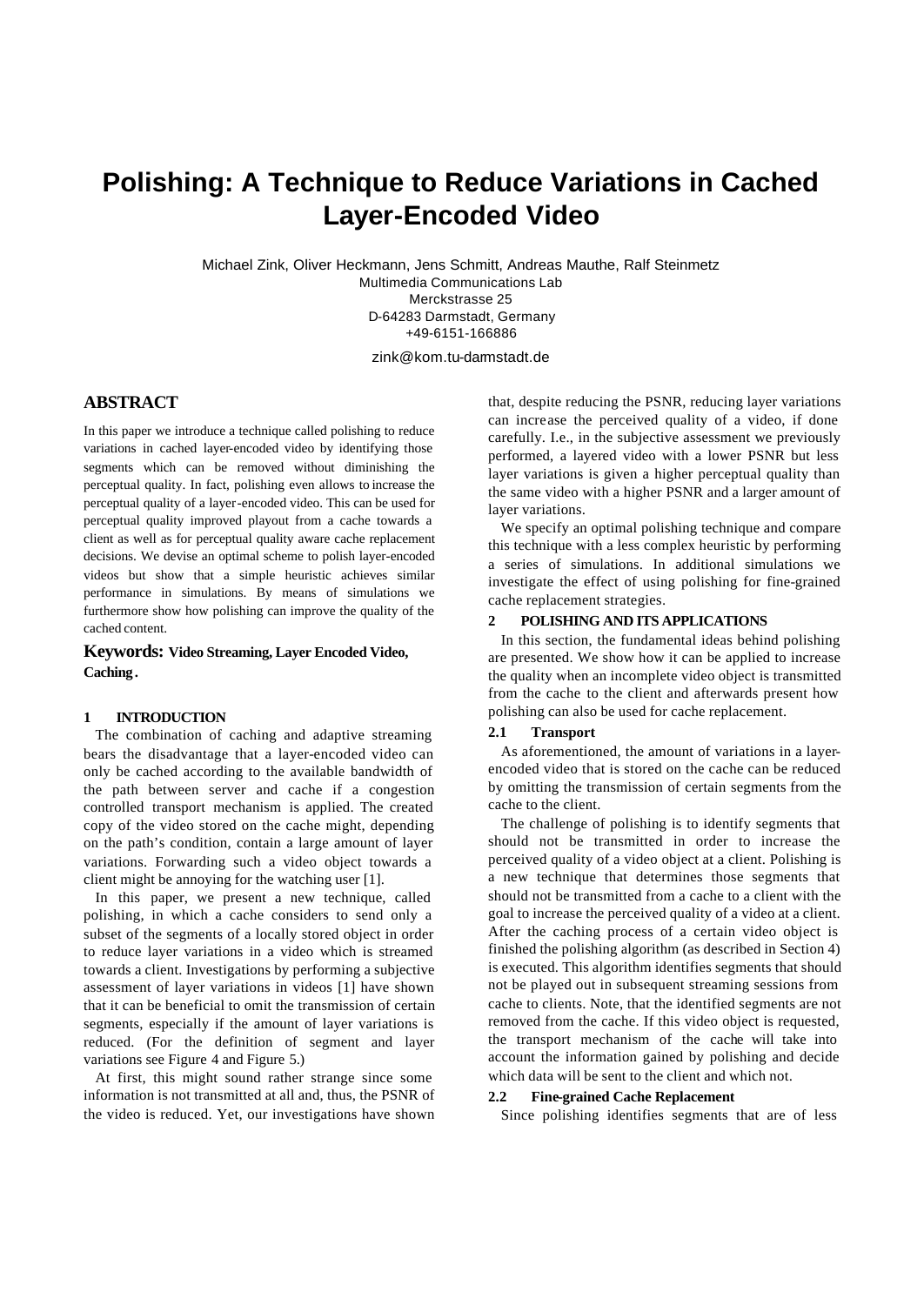importance in relation to quality, the information gained by applying this technique can also be used for cache replacement strategies. Assuming that the storage space on a cache is exhausted and data has to be removed from the cache in order to allow the caching of a new object, segments identified by polishing can be deleted. A finegrained replacement scheme based on segments can increase the efficiency of the cache as shown by [2]. If, in addition, popularity information is taken into account, e.g., segments of the least popular object are deleted first, the quality of the cached content is also based on its popularity.

# **2.3 Spectrum**

In our previous work on retransmission scheduling (RS) [3] we have developed a metric for the quality of layerencoded video and have verified the validity of this metric by a subjective assessment [1]. Here, we briefly introduce this metric, which is referred to as spectrum. The spectrum is used as a metric for the quality of a layer-encoded video before and after polishing. The definition of the spectrum is given in (1).  $\overline{2}$ 

$$
s(v) = \sum_{i=1}^{T} z_i \left( h_i - \frac{1}{\sum_{i=1}^{T} z_i} \left( \sum_{j=1}^{T} z_j h_j \right) \right)^2 \tag{1}
$$

 $h_t$  – number of layers in time slot *t*,  $t = 1, ..., T$  $z_t$  – *indication of a step in time slot t,t*=1, ..., *T* 

#### **Figure 1 Definition of the spectrum**

A small spectrum indicates a good quality while the quality worsens with an increasing spectrum. Although, the spectrum is a good metric for RS it has a one important disadvantage in combination with polishing. The spectrum becomes 0 for the case that no layer changes occur irrespective of how many layers the video object consists. This is uncritical in the case of RS where new segments are added to the video and achieving a spectrum of 0 always leads to a better quality than the one of the originally cached object. It is different in the case of polishing in which segments are discarded. If the decision to drop certain segments would be solely driven by the spectrum, polishing could lead to the fact that all segments of incomplete layers are discarded. This effect, which we denote as over polishing (see Figure 2), is undesirable because it decreases the quality in a drastic manner. In Section 4, we present a new algorithm for polishing that avoids the problem of *over polishing*.



**Figure 2 Polishing vs. retransmission scheduling**

#### **2.4 Example**

Here, we give a simple example to demonstrate the effect of polishing. We assume that a layer-encoded video is stored in the cache as shown in Figure 3. The variations in the amount of layers is caused by a congestion controlled transmission between server and cache which results from the network conditions on the path between both (see Section 5 for details on how we simulated the congestion controlled transmission). Figure 3 also shows the layerencoded video as it would be transmitted to the client after the polishing algorithm has been performed. The third shape in Figure 3 shows the result of a simple heuristic where only the highest (5th) layer is dropped. Further details about the optimal polishing algorithm are given in Section 4. Figure 3 shows a significant re duction in layer variations due to polishing. A reduced spectrum (28 compared to 193 of the originally cached object) indicates a better perceptual quality compared to the one of the originally cached object. The effect of over polishing has been avoided.



Time (segments)

**Figure 3 Comparison of originally cached and polished (heuristic and optimal) video object**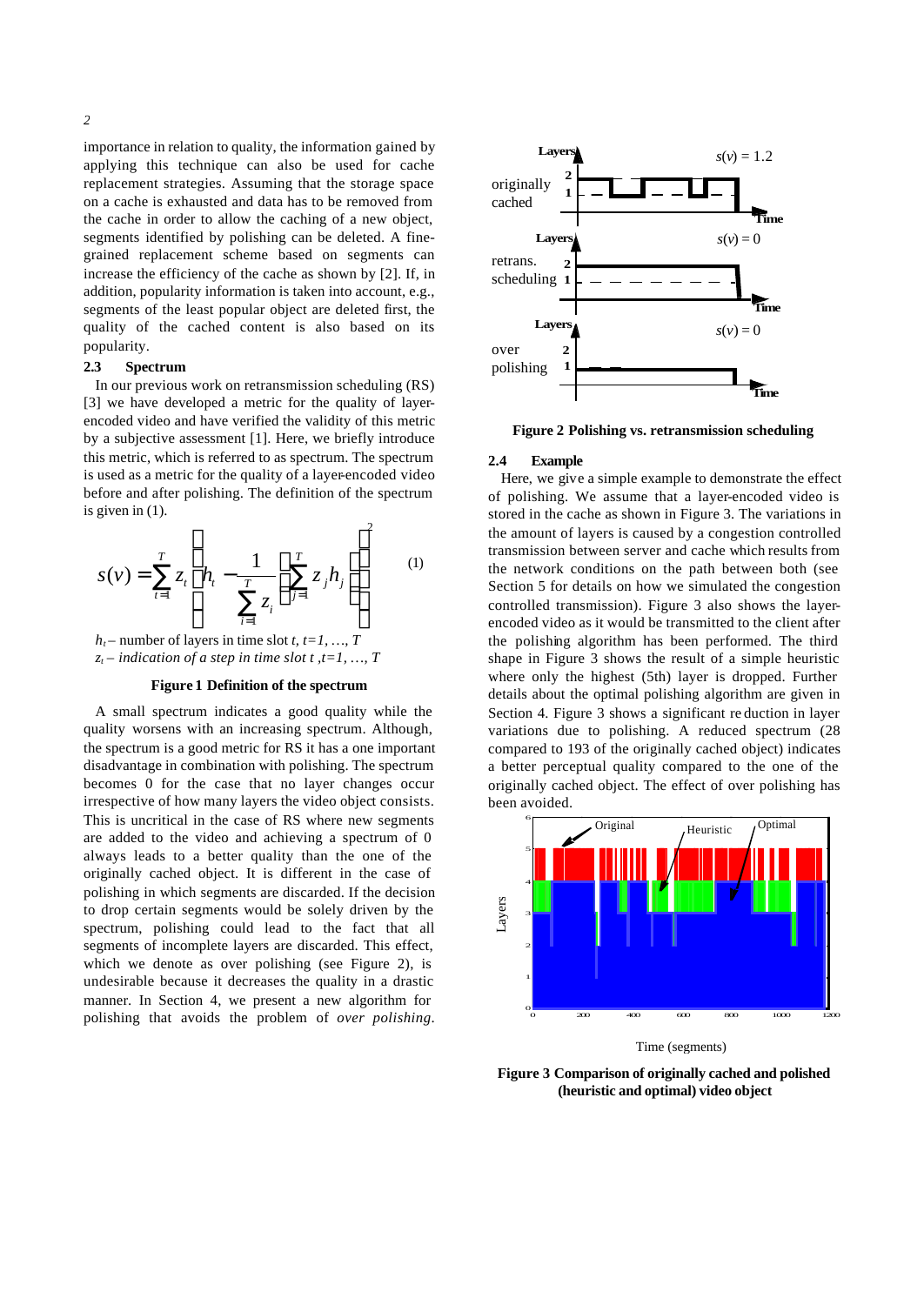### **3 RELATED WORK**

There is much less work on the caching of layerencoded video than work on caching of monolithic video (e.g., MPEG-1) objects. Existing work on caching layerencoded video is only concerned about cache replacement and not the playout to the client. Polishing is, to the best of our knowledge, the first investigation on this topic.

Rejaie et al. [4] were the first that presented an approach for the caching of layer-encoded video. The video is streamed in a congestion controlled manner (using the RAP protocol [5]) from a server through a proxy into a client. Missing segments on a cache, caused by losses and rate adaptation, are prefetched in a demand driven fashion to improve the quality of a cached video. A cache replacement algorithm is presented that works on a finegrained level, which allows the dropping of single segments of a layer. Simulations reveal that the quality of a cached video is directly related to its popularity. In contrast to our approach, where removable segments are identified by polishing, segments are dropped in a very simple manner. Each layer of a video is regarded separately. Beginning at the top layer, for each single layer segments are removed from end to beginning, while in our case the whole video is regarded for the removal of segments.

Similar investigation to [4] have been performed by Paknikar et al. [6], with the difference, that only complete layers can be dropped. In addition, their approach consists of a cluster of caches which is managed by a broker and is designed for a high-speed local area network.

An analytical investigation was performed by Kangasharju et al. [7]. Their main goal was to gain better insights on the effects of cache space and link bandwidth on the cache performance. In contrast to [4] only complete layers can be stored or removed from the cache in order to keep the problem mathematically tractable. Congestion control on the link between the server and the proxy and the proxy and the client is not assumed.

A prototype implementation of an adaptive multimedia cache is presented in [2]. The authors modified the Squid web proxy cache in order to be able to perform the caching of layer-encoded video. Based on this prototype initial experiments were performed. These preliminary results tend to confirm the simulative results from [4].

Quality based caching [8] is an additional approach for partial caching which assumes that metadata information about the quality of a scalable video is available. E.g., the metadata would provide that removing the top layer of a 5 layer video would reduce the quality of the video by 20%. It is not clear how this information can be obtained.

### **4 OPTIMAL POLISHING**

To polish a layer-encoded video means to minimize the spectrum while at the same time maximizing the number of segments played out to the client and could thus be

regarded as a multi-objective optimization problem. Two characteristics of that optimization problem make it hard to be treated directly: on the one hand, the two competing optimization goals and, on the other hand, the non-linear quadratic form of the spectrum. Therefore, we decided to resort to a substitute metric for the spectrum, namely layer variations, and a utility based approach where we introduced parameters for the relative weighting between the two competing goals of polishing.

Polishing - which under theses prerequisites means maximizing the playback utility of a video - can be formulated as the mixed integer programming problem [9] given in Figure 4.

The two parameters  $u_l$  and  $p$  describe the utility of the video playout.  $u_l$  is the utility for receiving layer  $l$  (and all lower layers) in one period , obviously, the more layers are played back the higher the utility. *p* describes the utility loss for a layer change. By including  $u_l$  into the optimization process the over polishing effect described in Section 2.3 is avoided. *p* prohibits quality loss by changing the playback layer too often.

The variables  $h_t$  contain the highest layer of the polished video at time *t*, it can never be higher than the highest cached layer (see constraint (5)). The binary variable  $z_t$  is needed to account for layer changes in the target function.  $z_t$  is forced to one by constraints (3) and (4) when the highest layer of the polished video changes. Binary variable  $b_t$  stores whether a layer *l* is included in the polished video in period  $t$  or not, constraint  $(6)$ expresses its relationship with the highest layer *h<sup>t</sup>* .

This problem can be solved with standard techniques like Branch and Bound and the Simplex algorithm [9]. We used the commercial mathematical programming solver Ilog CPLEX [10] to solve the problem.





**Figure 4 Cached layer-encoded video**

#### **5 SIMULATIONS**

To verify if polishing is a valid approach and to obtain further information on the influence of the utility factors  $u_l$ and *p* we decided to perform a series of simulations. An additional goal was also to investigate how a simple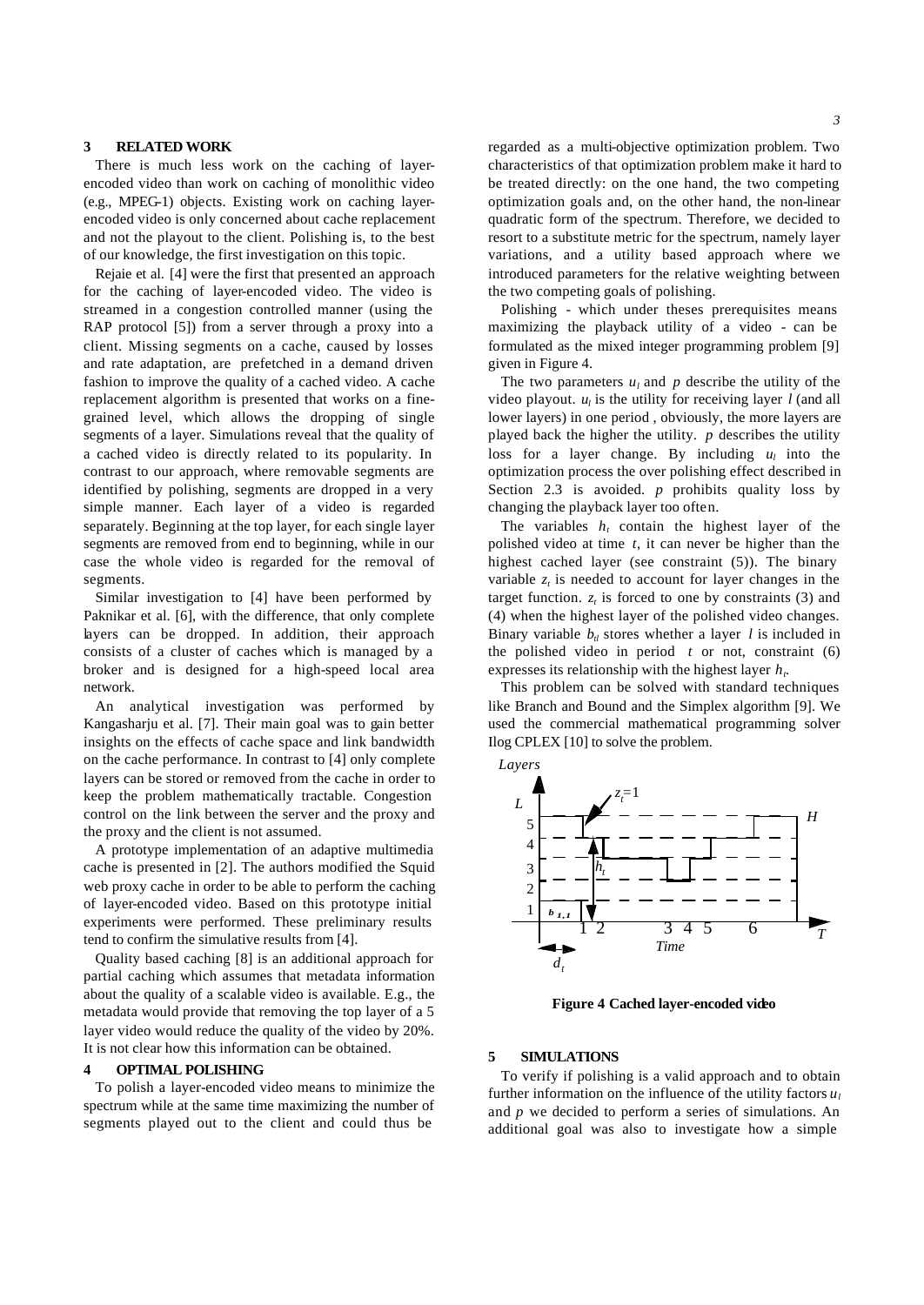heuristic performs in comparison to the optimal polishing algorithm. This heuristic simply drops one ore more adjacent layers, beginning from the top.

The simulations are performed in the following manner:

| <b>Indices:</b>               |                                                                                                                                              |  |  |  |  |
|-------------------------------|----------------------------------------------------------------------------------------------------------------------------------------------|--|--|--|--|
| $l=1, , L$ Layer of the video |                                                                                                                                              |  |  |  |  |
| $t=1, , T$ Period t           |                                                                                                                                              |  |  |  |  |
| <b>Parameters:</b>            |                                                                                                                                              |  |  |  |  |
| $h_t^{\,cached}$              | number of the highest layer that is cached for period $t$ ,<br>all lower layers are cached in period $t$ , too.                              |  |  |  |  |
| H                             | sufficientlz large number (H>L)                                                                                                              |  |  |  |  |
| $d_{t}$                       | length of period (in seconds)                                                                                                                |  |  |  |  |
| $u_l$                         | utility of receiving layer $l$ for one second (if video is<br>playd back for one sec. On layer 3 it generates a<br>ultility of $u_1+u_2+u_3$ |  |  |  |  |
| р                             | utility loss for a change in the number of layers that<br>are played back                                                                    |  |  |  |  |
| Variables:                    |                                                                                                                                              |  |  |  |  |
| h,                            | the layer the video is played back in period $t$                                                                                             |  |  |  |  |
| $\mathcal{Z}_t$               | binary variable, one if a layer change occurs at the<br>beginning of period $t$ , zero otherwise                                             |  |  |  |  |
| $b_{\rm H}$                   | binary variable, one if is played back in period $t$ at<br>layer <i>l</i> or higher, zero otherwise                                          |  |  |  |  |
| <b>Optimization problem:</b>  |                                                                                                                                              |  |  |  |  |
|                               | (2)                                                                                                                                          |  |  |  |  |

$$
Max\bigg(\sum_{l,t} u_l d_t b_{il} - \sum_t p z_t\bigg)
$$
 (2)

subject to

$$
h_{t} - h_{t-1} \leq Hz_{t} \qquad \forall t = 2,...,T
$$
 (3)

$$
h_{t-1} - h_t \le Hz_t \qquad \forall t = 2,...,T
$$
 (4)

$$
0 \le h_{t} \le h_{t}^{cached} \qquad \forall t = 1,...,T
$$
\n<sup>(5)</sup>

$$
lb_u \le h, \qquad \forall t = 1,...,T \qquad \forall l = 1,...,L \qquad (6)
$$

 $\frac{F(A+1)}{F}$  =  $\frac{F(A+1)}{F}$   $\frac{F(A+1)}{F}$   $\frac{F(A+1)}{F}$   $\frac{F(A+1)}{F}$   $\frac{F(A+1)}{F}$   $\frac{F(A+1)}{F}$   $\frac{F(A+1)}{F}$   $\frac{F(A+1)}{F}$   $\frac{F(A+1)}{F}$   $\frac{F(A+1)}{F}$   $\frac{F(A+1)}{F}$   $\frac{F(A+1)}{F}$   $\frac{F(A+1)}{F}$   $\frac{F(A+1)}{F}$   $\frac{F(A+1)}$  $b_{i} \in \{0,1\}$   $\forall t = 1,...,T$   $\forall l = 1,...,L$  (7)

proxy cache is randomly generated. Here, we modeled such a layer-encoded video instance as a simple finite birth-death process since it is the result of the congestioncontrolled video transmission which restricts state transitions to direct neighbor states.  $\{0, \ldots, L\}$  is the state space and birth and death rate are chosen equal as 1- 1/SQRT(3) (for all states) which results in a mean length of 3 time units for periods with stable quality level . We use a discrete simulation time where one unit of time corresponds to the transmission time of a single segment. In Figure 3 (Original), an example video instance generated in this way is given. On each instance of a layer-encoded video created as described above our polishing algorithm is performed. Before and after polishing the spectrum of the video is calculated in order to obtain information about the quality change. An example of such a simulation step is shown in Figure 3 (before and after polishing) with the following set of parameters:  $u_l = 1$ ,  $u_l = 1$ ,  $u_l = 1$ ,  $u_l = 1$ ,  $u_l = 1$ and *p=8*.

## **5.1 Utility Parameters**

To obtain better insights in the influence of the parameters  $u_l$  and  $p$  we ran a series of simulations. The results of this simulation are presented in Figure 6 and Figure 7. For each parameter set 100 video objects were randomly created and polished as described above. The average spectrum and the average total amount of segments were calculated before and after running the polishing algorithm. Figure 6 shows the results for three different simulations and the spectrum for two versions of the heuristic.



#### **Figure 6 Spectrum**

In the first version the top  $(Heu(1))$  layer is dropped and in the second the two top  $(Heu(2))$  layers are dropped. Then we calculated the average spectrum and average amount of segments of all 100 resulting objects. As can be derived from both figures the heuristic has the disadvantage that it is static while, in the case of polishing, the selection of the parameters  $u_l$  and  $p$ influences spectrum and amount of segments of the polished video object. On the other hand, the heuristic is simple and can be applied with little computational effort and the obtained results are fairly close to the ones of the optimal polishing.

In the case of polishing, we performed the different classes of simulation with  $u_l = 1$ ,  $u_l = 1/l$ , and  $u_l = 1/l^2$ respectively.

*4*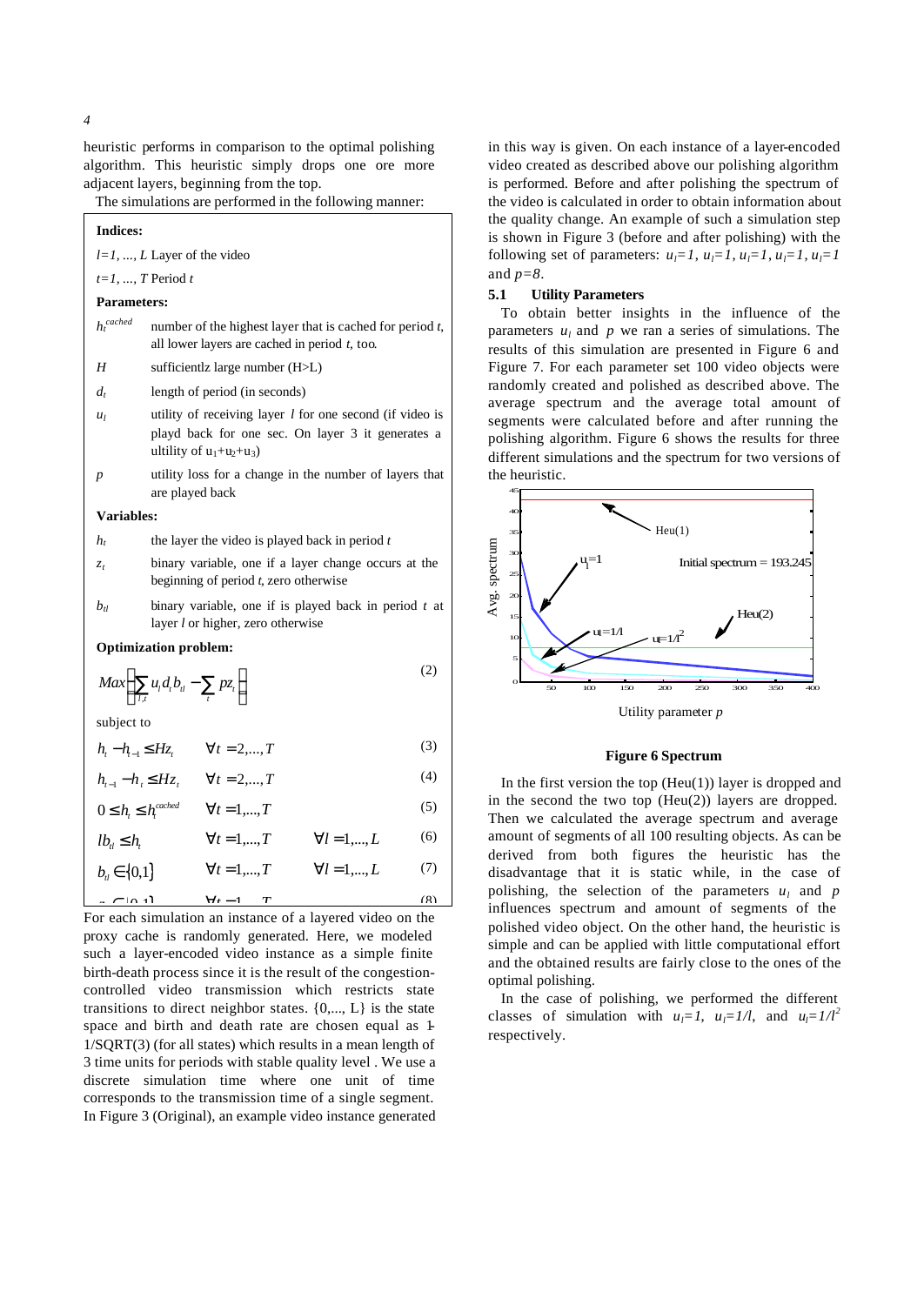



**Figure 7 Avg. amount of segments per video object**

#### **5.2 Replacement**

In another set of simulations we investigate how polishing can influence the cache replacement. This should be seen as an initial step to show the general applicability of polishing for cache replacement. Further investigations have to show, if a relation between popularity and quality of the cached video can be achieved by the application of polishing.

At the beginning of the simulation we assumed that the cache was initially filled with 50 unpolished video objects, consuming all of the cache's storage space. Then, 50 additional objects should be incrementally, i.e., one per time slot, stored on the cache. To generate the additional storage space for these objects in the first step the already cached objects are polished. If the space gained by polishing or in the case that all objects are already polished, a cached object will be removed in FIFO manner. This simulation was performed for the parameter set  $p=50$ and  $u_l = 1$ . In an additional simulation (no-polishing), objects are not polished but simply removed. We also simulated the cache replacements for the two versions of the heuristic. Figure 8 depicts the spectrum for each of the simulations, while the average amount of segments per object is shown in Figure 9.



Replacement run

#### **Figure 8Spectrum for cache replacement**

An interesting result is revealed by the comparison of both graphs for the case  $p=50$  and  $u_i=1$ , where a high reduction of the spectrum results in a moderate reduction of the average amount of segments per cached object. Compared to a cache replacement which does not incorporate polishing the total amount of video objects stored on the cache is higher in the polishing simulations (see Table 1). Thus, integrating polishing into the cache replacement method is beneficial since a higher amount of video objects can be cached and layer changes are reduced (smaller spectrum). Based on the parameters that can be chosen for the polishing method, the behavior of the cache replacement method can be influenced. E.g., a cache operator can control, with the aid of this parameters, if more objects in a lower quality or vice versa should be cached. Also in this simulation, the results of the heuristic are close to the optimal polishing result.



Replacement run

**Figure 9 Avg. amount of segments per object for cache replacement**

|                | Simulation   No-polish   P=50, ul=1   Heur(1)   Heur(2) |  |
|----------------|---------------------------------------------------------|--|
| <b>Objects</b> |                                                         |  |

#### **6 Conclusions**

In this paper, we have presented a new technique to reduce the variations in layer-encoded video for the playout from the cache to the client. Simulative investigations of polishing indicate the general applicability and the benefits of this technique which can also be used for cache replacement.

In future work, we will refine the simulations on cache replacement by introducing a model for popularity based user requests. Afterwards we plan to integrate polishing in our experimental streaming platform. Additionally, it might be interesting to investigate if polishing can also be applied at the client's buffer, since additional variations can be introduced on the path between cache and client.